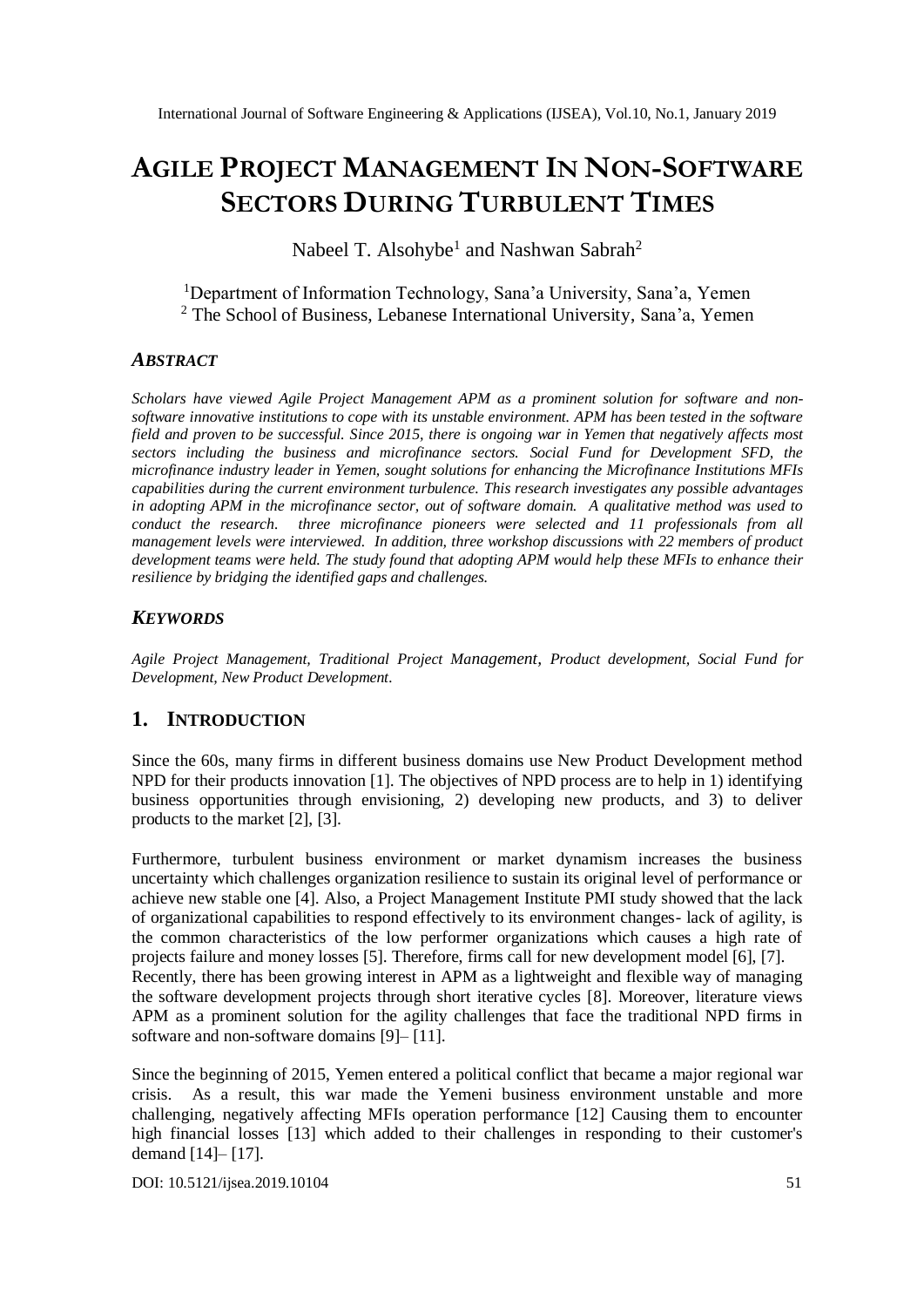Although MFIs are important tools for combating poverty and improving the well-being of many poor people, literature indicates that Yemeni MFIs face challenges in responding to their customer's demand [15], [17]. 22% of MFIs' potential customers, Small and Medium Enterprises sizes SMEs did not find loans that were appropriate to their needs. In addition to that, 38% of borrowers claimed that loans size was not enough [17]. Moreover, Alshebami and Kandare [15] listed the lack of innovations, and customer-driven products as the main MFIs challenges [15]. Jakobi et al. [18] in their study of "Understanding National Culture's Influence on Product Innovation Approaches" calls researchers for more investigation in the field of project management agility within microfinance context which had less attention from the academic studies [18]. Furthermore, only a few academic studies have been done in the area of Agile project management within the NPD context outside the software development industry [19]. This paper is based on a case study of three Yemeni MFIs constricted as a response on a call from the microfinance industry leader in Yemen SFD, who sought solutions for enhancing the MFIs capabilities to cope with current environment turbulence. All selected institutions are supported by SFD, involving in developing new microfinance products.

The Paper sough answer to the main question: How could APM help MFIs during current turbulent time?

To answer this question, this paper presents a set of advantages identified through interviews and workshops from three MFIs. The paper focuses on challenges experienced in relation to several management levels and the possible APM interventions to overcome these challenges. The actual implementation of APM are not included in this paper.

# **2. THEORETICAL BACKGROUND**

This section covers the concepts of New Product Development, Agile Method, and Resilience.

#### **2.1. Innovation Process- New Product Development NPD**

The product development process is seen from its top level as a set of activities applied by people who are involved in the product development function to 1) envision, 2) develop, and 3) deliver a product to the market [2], [3].

In microfinance industry, M. Brand [20] suggested a four- stage process of product development: 1) evaluation and preparation, 2) prototype design and development, 3) pilot testing, and 4) product launch. In addition, CGAP [21] training manual and Wright et al [22] article, described a Five-Stages process model: First, Evaluation and Preparation. Second, Market Research. Third, Concept/Prototype Design. Fourth, Pilot Testing. Fifth, Product Launch and Rollout.

Moreover, scholars recognized project management as a process within the product development to organize work and optimize high levels of innovation [3], [23] where the NPD methods represent the macro-process and the project management approach is the micro-process within the product development process [24]. Furthermore, two main types of project management have been recognized by literature that have been adopted by firms' management within its NPD Model for several business reasons: 1) Traditional Project Management TPM and 2) Agile Project Management APM [23], [24].

According to Sutherland and Ahmad [25], the traditional project is typically organized as several steps of grouped activities where the work is moving sequentially through each step, and when changes are needed in a previous step, then that step and all following steps are sequentially re-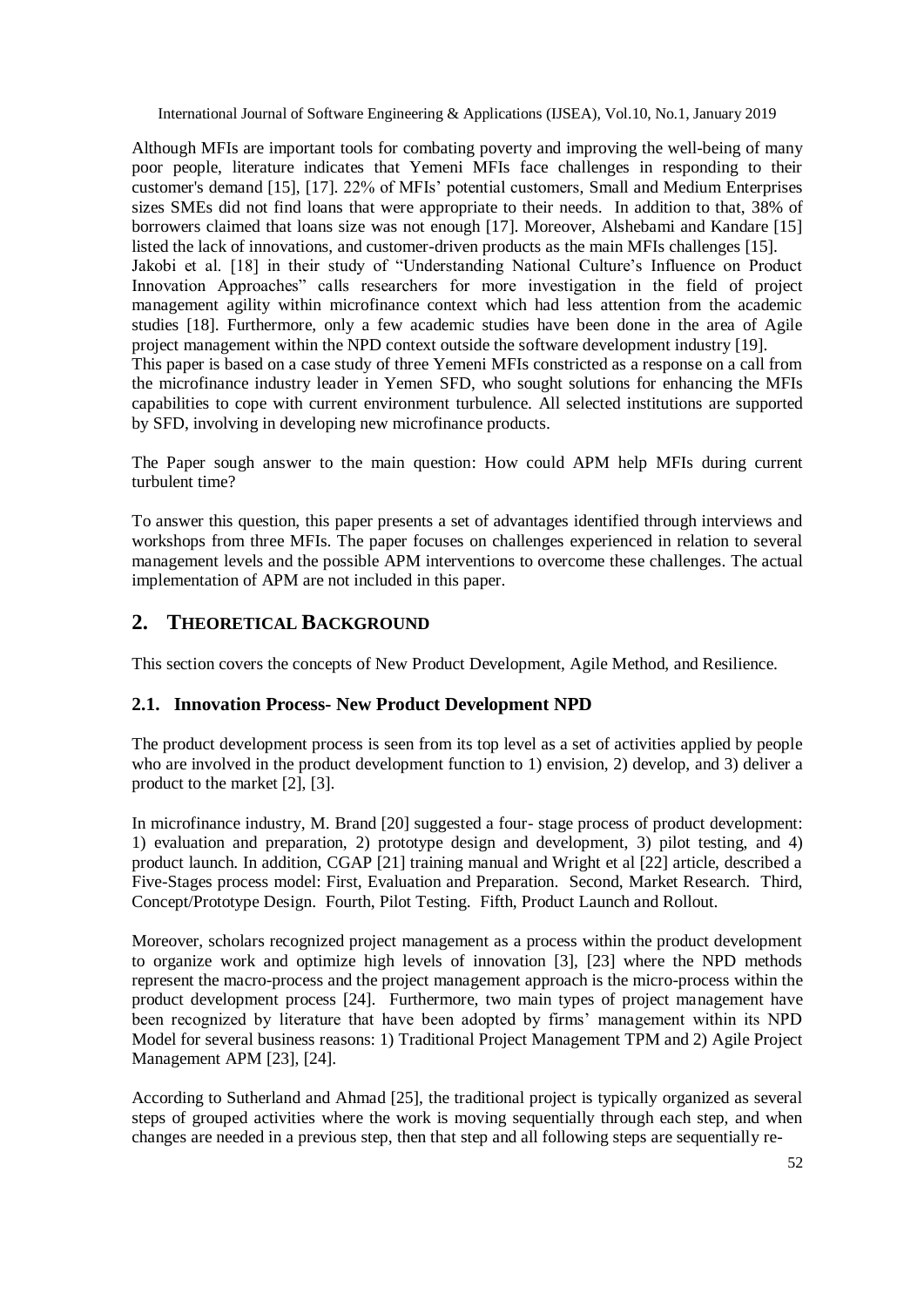executed. TPM starts with heavy planning activities to come up with a project's detailed plan by predicting all individuals' tasks required to complete the project. The downwards sequence of work movement known as the waterfall approach [25].

Furthermore, NPD projects that adapted TPM are seen by scholars as plan-driven method start with heavy planning efforts then strict to the plan during the whole project. This method is working well under the condition of predictable and stable environments, where this condition is not available for many firms due to the unstable environments. As a result, many firms involved in developing products in a dynamic market are faced with several challenges in their projects which can be summarized as lack of 1) the ability to adapt, 2) the ability to accelerate, and 3) the ability to cope with the complexity and uncertainty [10].

## **2.2. Agile project management APM**

Agile project management APM is known among software and non-software professionals as a lightweight and flexible way of managing software development projects through short iterative cycles [8]. Moreover, according to Ovesen [10], the word "*Agile" in the English language is" an attribute often associated with animals like the big cats. Like being alert and responsive. Also, well-coordinated and quick when it comes to movement*" [10]. Furthermore, Agile software development, Agile product development, Agile project management, or Agile Methods are terms commonly used by researchers in the field of software development [26].





That is, while there is value in the items on the right, we value the items on the left more.

Figure 1 Agile Value. Source: adapted from [27].

Therefore, APM is a software development concept represents a philosophy and a mind-set or a way of thinking that elaborated by applying certain practices that links to agile core values, see Figure 1, and principles described in the Agile Manifesto [28] in terms of becoming strategically capable to respond to change, to balance flexibility and linearity, to encourage innovation, and to strengthen organizations in a changing and uncertain environment [29].

According to Highsmith [29], APM process usually starts by creating a simple business case or product vision which has enough description to start the project. Based on the product vision and the team knowledge, team Speculates the product specifications. The second step of APM process is to go through short iterations to develop the product, and during these iterations, the uncertain requirements evolved as new knowledge that can be gained through the team experimentation and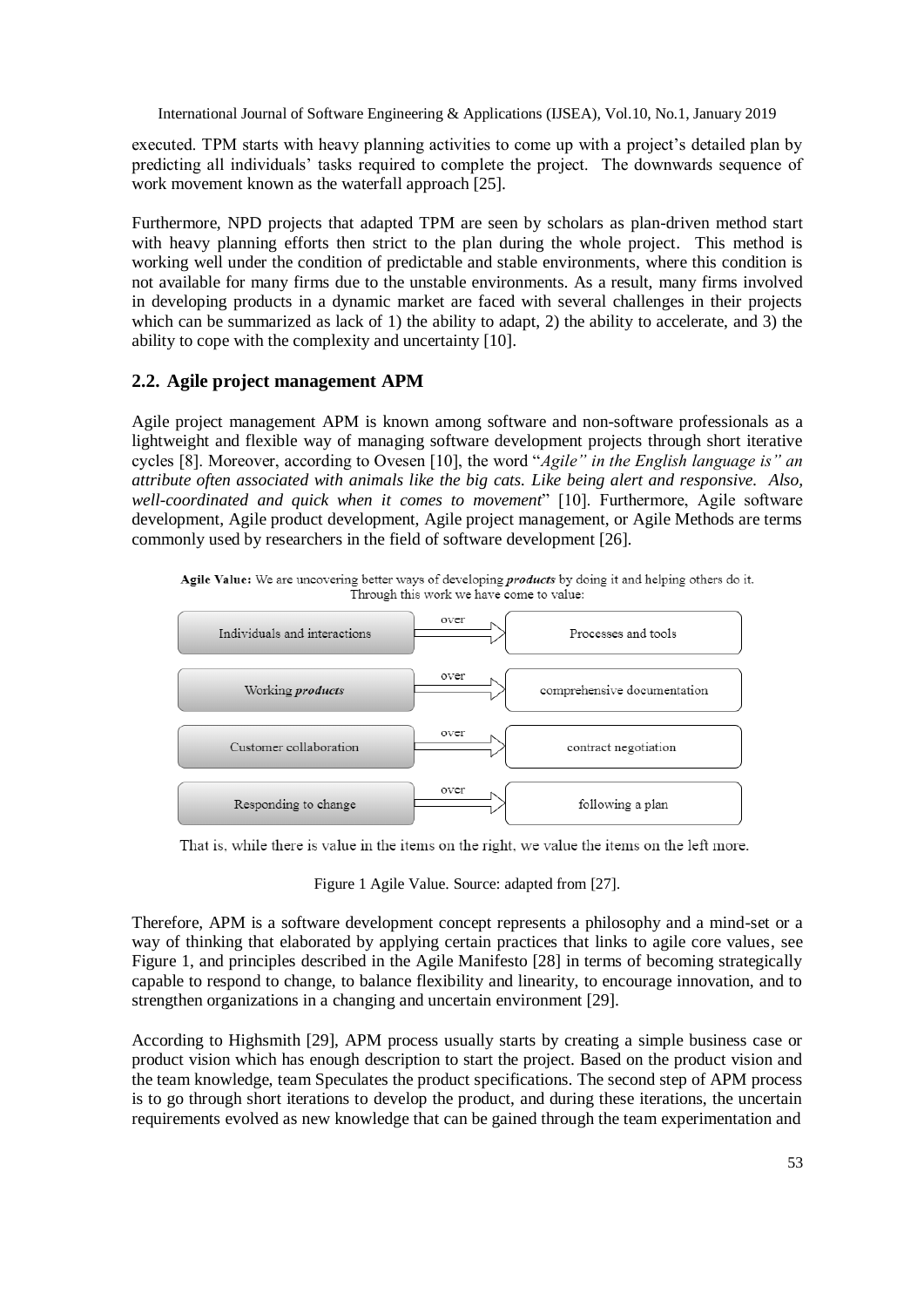International Journal of Software Engineering & Applications (IJSEA), Vol.10, No.1, January 2019 collaboration with customers and stakeholders. Based on these experiments, the team continually incorporate adaptive actions into the next iteration. Finally, the project ends when the result satisfied the customers [29].

APM represented by several methods that recognized as an agile method such as Scrum Framework, and Extreme Programming XP [30]. These methods become widely accepted because of their usefulness, easiness, and maturity characteristics [31].

Moreover, Robert G. Cooper and Sommer [32] mentioned that Scrum is the most applicable method to be used in non-software products. Thus, this research paper will only go through Scrum explanation later-on in this chapter and uses Scrum as APM's representative for this study. Section 2.5 provide brief information about Scrum.

## **2.3. Comparison between Traditional and Agile Methods**

There are some conditions that make APM a recommended approach over TPM and conversely, for example when the market environment is dynamic, the APM is recommended. While if the market is stable and predictable then TPM is the better [34]. Table 1 summarizes the conditions that drive the decision towered using APM or TPM; adapted from [34].

| <b>Condition aspect</b>    | APM                           | <b>TPM</b>                        |
|----------------------------|-------------------------------|-----------------------------------|
| Market environment         | Unpredictable or dynamic      | Tend to be Stable and Predictable |
| Customer involvement       | Customers Collaboration and   | Not important                     |
|                            | quick feedback are important  |                                   |
| Innovation                 | Cope with Project complexity, | The Solutions are clear.          |
|                            | requirements changes, and     | Requirements are predictable.     |
|                            | accelerating the speed to     | Repeated project.                 |
|                            | market are important and the  | Project goals can be achieved     |
|                            | Cross-function collaborative  | sequentially through functions    |
|                            | team is substantial.          | coordination.                     |
| <b>Project Criticality</b> | Learning from mistakes is     | Mistakes may cause a great        |
|                            | valuable                      | damage                            |

Table 1 Conditions that drive the decision towered using APM or TPM

## **2.4. Adopting APM in Non-Software Organizations**

Conforto et al [19]. connected a study to investigate the possibility of adopting APM out of software domain. Six management practices and ten agile enablers factors were used in their study. They have been extracted from several Agile studies to assess 19 companies. There were 48 responders to identify the presence of APM practices and the enablers in companies from different industry sectors [19].

Conforto et al [19], defined APM practices as a group of management practices that clearly differentiate the use of the APM approach from other approaches. In addition, APM Enablers are the critical factors that, if any, will make the use of APM practices, tools, and techniques favourable. Some of these critical factors can include, but not limited to, people competencies, team characteristics, structure, organizational culture, and available resources, uncertainty of technology, and market characteristics [35] which are summarized in Table 2.

Table 2 AMP enablers.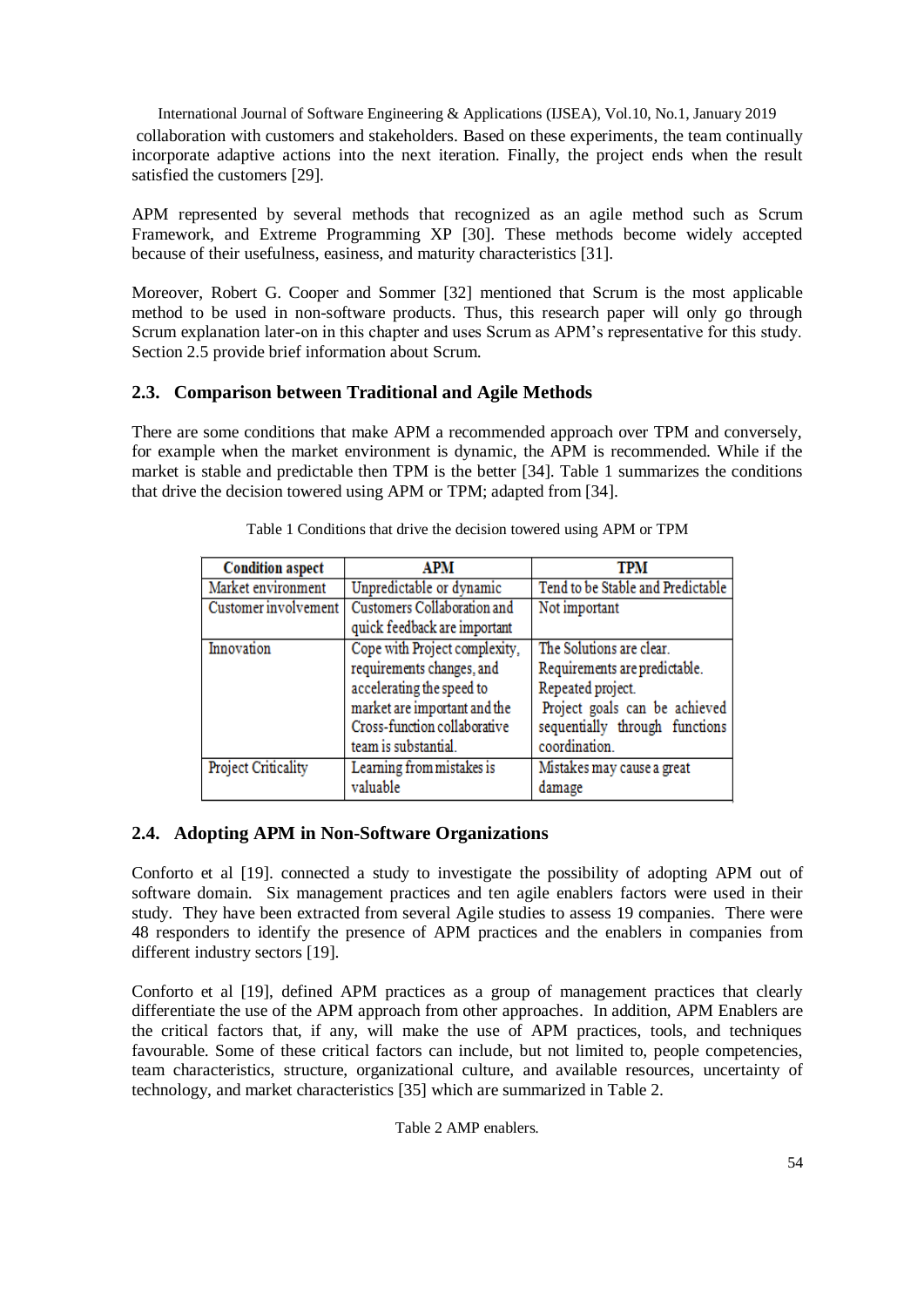| #  | <b>Enabler aspects</b>                       | <b>APM</b> approach                            |
|----|----------------------------------------------|------------------------------------------------|
|    | Organizational structure type                | Project-oriented is preferable                 |
| -2 | Multidisciplinary project teams              | Multi-skilled and cross-functions teams        |
| 3  | NPD process formalization level              | Partially standardized. For having a room for  |
|    |                                              | a better adaptation to different types of      |
|    |                                              | projects                                       |
| 4  | Customer/stakeholder involvement in NPD      | Involved with influence in the project plan    |
| -5 | Supplier/partner involvement<br>in NPD       | Involved in all project phases to obtain       |
|    | process                                      | immediate feedback when teams needed           |
| 6  | Project team members' experience             | At least two years of experience               |
|    | Project manager experience                   | At least two years of experience               |
| 8  | Project team size                            | Small team, up to eight members, is preferable |
| -9 | Project team dedication time for the project | Full time or more than 75% is preferable       |
| 10 | Project team location                        | At the same room                               |

\*Adapted from [19]

Additionally, Sommer et al. [7] investigated seven manufacturing companies in a variety of industries and identified several challenges that drive these seven industrial companies to implement Agile/ NPD hybrid processes, and in return six of these companies gained substantial performance benefits from it [7].

After that, R. Cooper and Sommer [32] expanded the explanation of the Agile/ NPD hybrid based on the same cases and summarized the benefits as the following:

- Fast response to changing product or customer requirements
- Reinforce pro-active and effective voice-of-customer (VOC)
- Deals with the resourcing issue such as dedicating team members
- Process Acceleration and productivity enhancement [32]

#### **2.5. Scrum framework**

Scrum is regarded as one of the process models adhering to the agile manifesto. Takeuchi & Nonaka first mentioned the concept of Scrum in relation to development as early as in 1986 to describe the similarities between the strategy used in Rugby and product development in several companies in Japan – both are adaptive, quick, self-organizing, and have few rests [11]. Jeff Sutherland with Ken Schwaber announced Scrum as a formal process at OOPSLA'95 [33]. The Scrum emphasis is on an empirical process rather than on a defined process as well as emphasizes self-organizing teams [33]. In contrast to other agile methods, Scrums are intended to be a project management approach through the development process [30].

According to the official Scrum Guide, projects in Scrum framework managed by a selforganizing and cross-functional team called the scrum team which contains three roles; 1) Product owner role, 2) Development team role, and 3) Scrum-master role [33]. Scrum framework includes five formals and Time-boxed ceremonies called events which means these events are predefined and locking the activity into specific time period illustrated in Table 3 [33].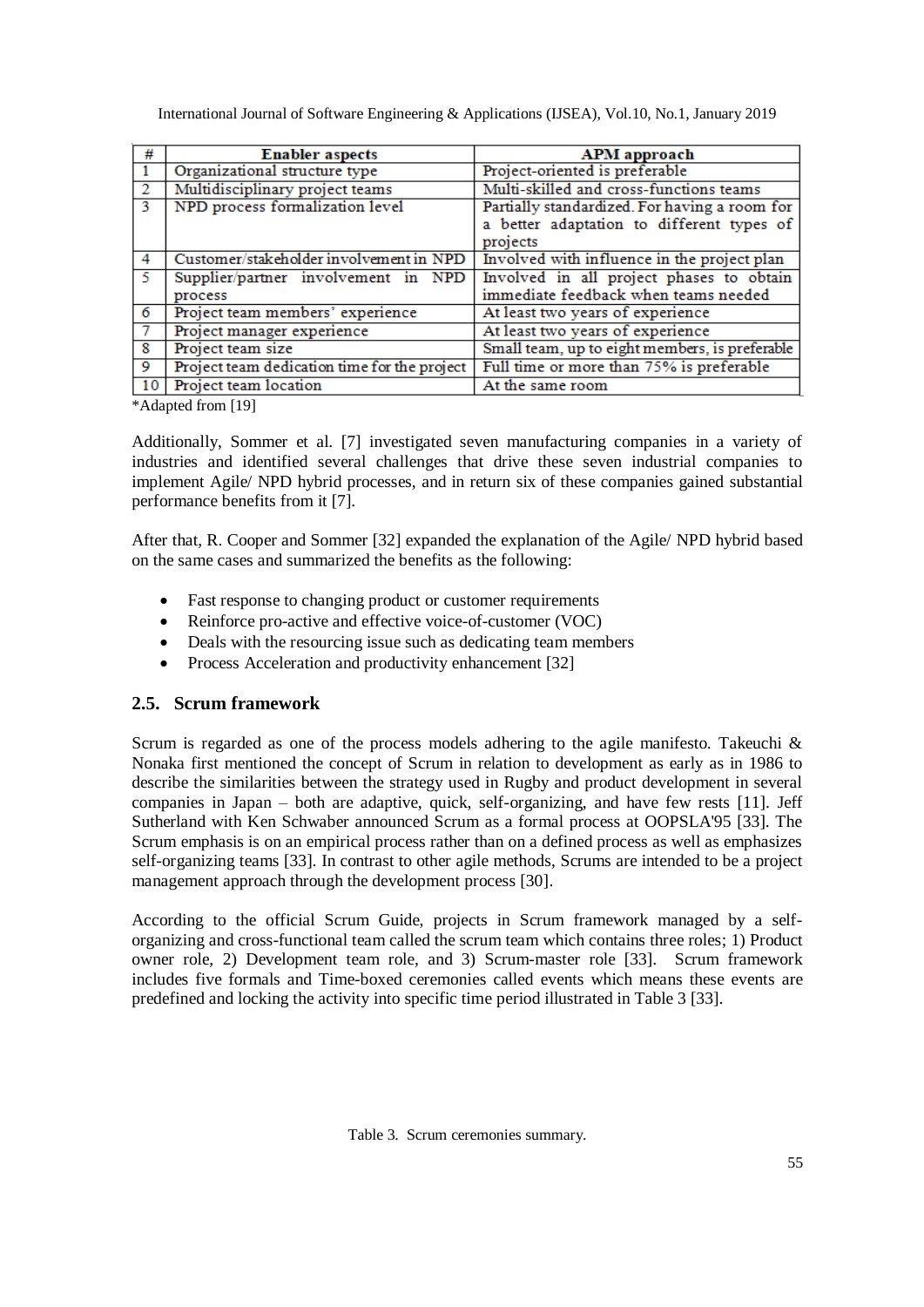| <b>Ceremonies</b>          | <b>Description</b>                                                                                                                                                                                                                   |  |  |
|----------------------------|--------------------------------------------------------------------------------------------------------------------------------------------------------------------------------------------------------------------------------------|--|--|
| Ceremonies characteristics | For the team to discover and learn from his success and his<br>fault, and find something to be adapted to improve his<br>performance.<br>Includes development sprints, and four meetings<br>Predefined and Time-boxed                |  |  |
| The sprint                 | One month maximum iterative activity where the development<br>team is doing the actual development efforts                                                                                                                           |  |  |
| ScrumSprint planning       | A meeting that conducted at the beginning of each iteration for<br>maximum eight hours per month where the team sets the goal of<br>the sprint and select the requirements from the product backlog to<br>be executed in the sprint. |  |  |
| Daily stand up meeting     | A daily meeting during the sprint takes 15 minutes' maximum at<br>the beginning of the day. The team communicates what has been<br>done yesterday, and what needs to be done in today, as well as<br>any obstacles are shown.        |  |  |
| Sprint-review              | A meeting held when a sprint completed, for a maximum of four<br>hours per month. The team reviews the development result with<br>the customers and other stakeholders to obtain formal feedback.                                    |  |  |
| Sprint-retrospective       | A meeting held when a sprint completed - after the sprint review-<br>and takes a maximum of three hours per month. The team inspect<br>his performance and set a plan for improvements to be applied in<br>the next sprint.          |  |  |

Source: Summarized from the official Scrum Guide [33]

In addition to that, the Scrum framework includes three official tools called artefacts used to represent the work which is the backlog, the definition of done – DOD, and Burn-down chart [33] Also, there is unofficial artefact called The Task Board or the Scrum Board, that scrum teams are commonly used [10]. The Task Board is a visual communication tool that mainly helps to visualize the project tasks details and status by using post-it notes and a whiteboard [10].

## **2.6. Resilience and performance**

In turbulent times like in nature crisis time, business environment inherently becomes unstable where organizations need to cope with such turbulence and the changes inherent [4]. Therefore, business environment turbulence can demonstrate as demands and customer's requirement changes, market direction changes, and tools and technology changes which requires a new business management way because previous business strategies and practices would no longer be aligned with the actual environment which involved high ambiguity due to a lack of enough market information [36], [37]. Also, the high competition level may affect firm's market position and influence the need for change and adapt [10].

Another important challenge is operation disruptions or unexpected disturbances that affect firm's supply chain operation or firm's performance [4], [37].

Therefore, the responsiveness strategy for the customers' need in terms of providing value to the customers through products innovation, and the lead time to market strategy are the suitable strategies required to cope with market changes and to obtain better performance and resilience in turbulent times [4], [10], [37].

Carvalho et al. [37] argued that agility and resilient are two separate concepts; where agility is being able to respond to changes very quickly, while the resilience is the ability to recover after a disturbance; the combination of both concepts leads to better performance [37]. In contrast, McCann et al. [38] found a strong correlation between the two concepts, agility, and resilience. In addition, Wieland and Marcus [4] argued that resilience is the ability of a supply chain to cope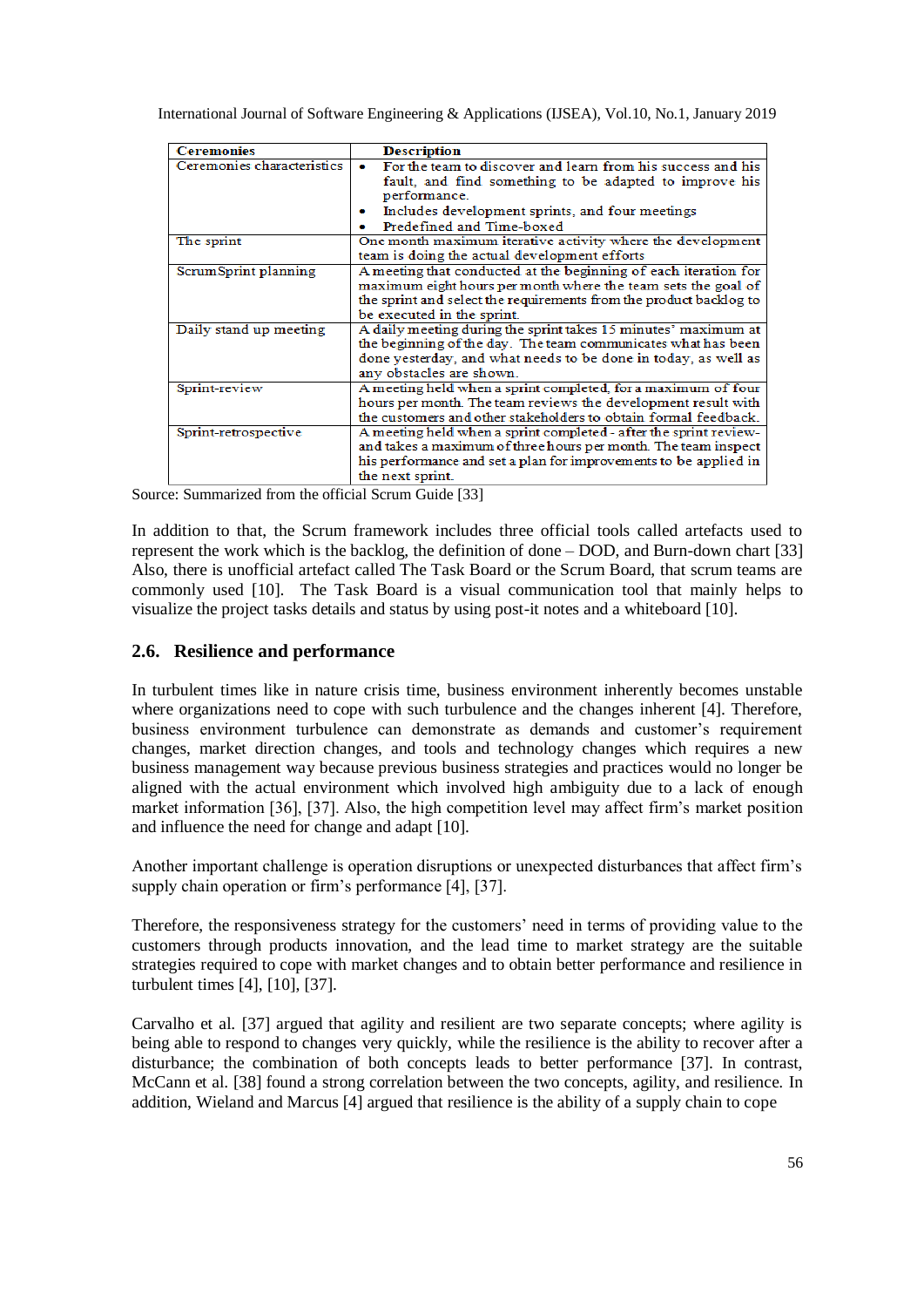International Journal of Software Engineering & Applications (IJSEA), Vol.10, No.1, January 2019 with changes which formed by two dimensions or component: 1) agility as reactive strategy to rapidly respond to change by adapting the initial stable state, and 2) robustness as proactive strategy to resist change without adapting the initial stable configuration where robustness requires predictions of change prior to occurrence [4]

Therefore, according to Wieland and Marcus [4], achieving agility dimension can occur by achieving: 1) Visibility for better identification of changes, and 2) Speed for a faster response to changes

Moreover, Wieland and Marcus [4] empirically proved that communicating, and cooperating for sharing information with suppliers, customers and other stakeholders have a positive effect on visibility and speed as well as the resilience overall, in addition improving agility contribute to enhancing firms' responsiveness to their customer by providing more customer value as an essential performance measurement that would be gained through different aspects but mainly: 1) conformance to customer specifications and 2) conformance to customers' satisfaction [4].

# **3. RESEARCH METHODS**

This study is primarily based on the qualitative case study method. The qualitative study research is used when the problem needs to be explored through studying individuals to obtain their understanding regarding a phenomenon or an issue where the phenomena cannot be separated from its context [39], [40]. Qualitative research is also used when quantitative measures and statistical analyses do not fit the problem [39], and thus, to investigate a phenomenon in a real-life within its context where behaviour controlling is not required, and quantitative measures are not mature yet [19], and the qualitative case study approach is considered as a suitable one according to Creswell and Yin [39], [40].

The institutions in this study have been selected based on the following criteria: 1) most recently have been involved in developing new financial products, 2) willing to provide the required access to all relevant data and individuals, and 3) showing interest on the research subject. The institutions are identified through an official SFD list of registered MFIs. Due to the war circumstances in Yemen and the budget and time limits of this research work, this study limits the potential cases to those institutions located in the Capital of Yemen, Sana'a to partially fulfil the accessibility criterion condition. The researchers interviewed 11 employees from different levels of management, see Figure 2, and conducted three workshops with 22 participants who are involved in product development project recently.



Figure 2. The interviewees job positions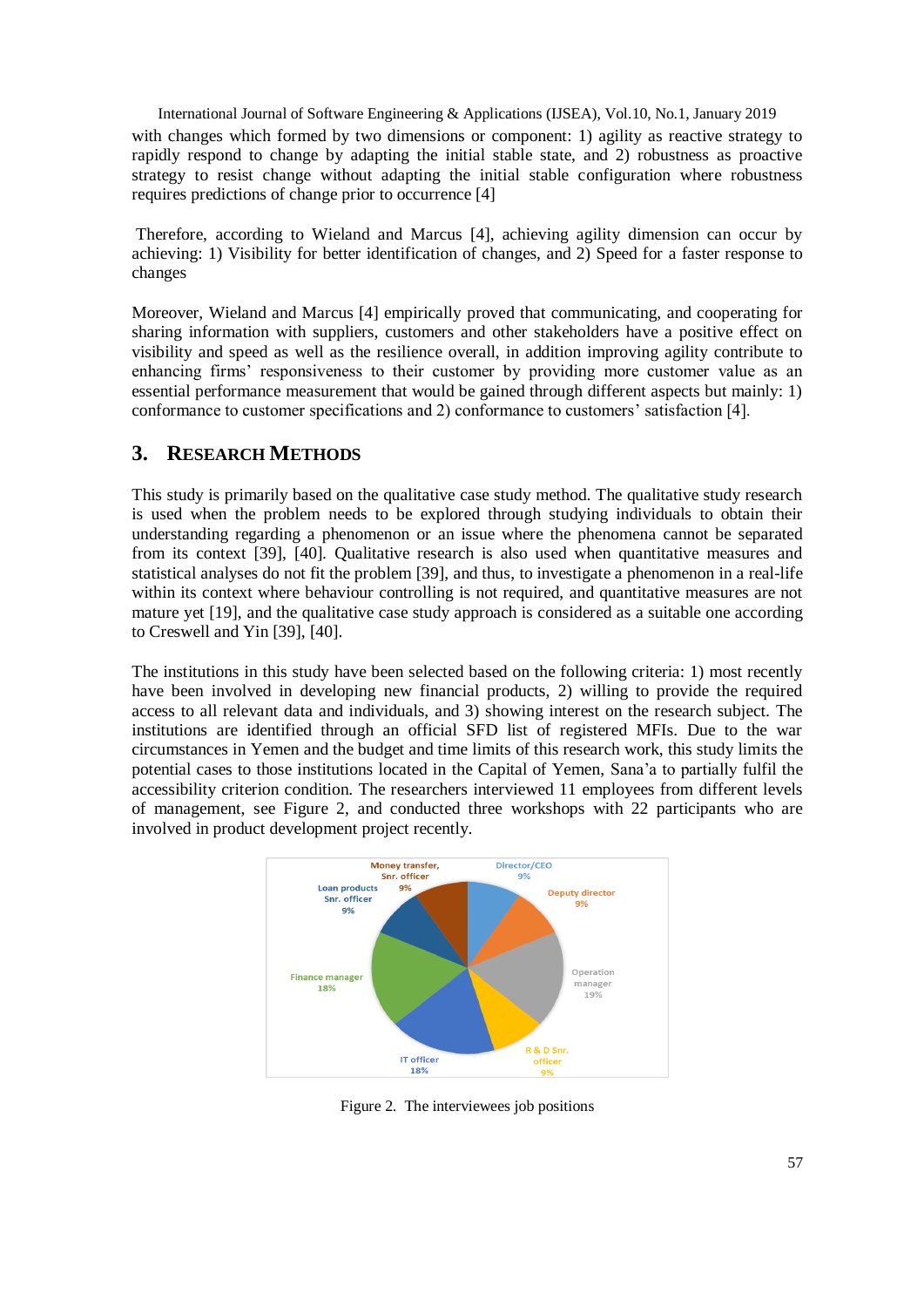International Journal of Software Engineering & Applications (IJSEA), Vol.10, No.1, January 2019 Since this study is based on qualitative methodology, triangulation was used for the collection of the primary data. The term Triangulation refers to the combining of several research methods in order to overcome the weaknesses of a single-shot approach [41]. By considering Yin [40] recommendations, the researchers take into their consideration to reduce the threats regarding the study validity and reliability during all study stages. Table 4 summarizes the validity and reliability strategies of this research based on [40]

| # | Item                     | <b>Description</b>                                                                                                                                                                                                                                                                                               |
|---|--------------------------|------------------------------------------------------------------------------------------------------------------------------------------------------------------------------------------------------------------------------------------------------------------------------------------------------------------|
|   | <b>Validity:</b>         |                                                                                                                                                                                                                                                                                                                  |
|   | Multiple sources of data | Using semi-structured interview and documents review                                                                                                                                                                                                                                                             |
|   |                          | to triangulate the evidence as well as conducting three<br>workshops. Also by replicating the study on three MFIs.                                                                                                                                                                                               |
|   | Chain of evidence        | Linking the interview guide questions to the case study                                                                                                                                                                                                                                                          |
|   |                          | objectives, which are linked to the result evidence.                                                                                                                                                                                                                                                             |
|   | Generalization           | Not to be generalized out of the case studies context                                                                                                                                                                                                                                                            |
|   | <b>Reliability</b>       |                                                                                                                                                                                                                                                                                                                  |
|   | Case study protocol      | Constructing interviews questions from well-known<br>authors' articles and articles published in the respectful<br>magazines. Developing the interview protocol and<br>involving several ethical aspects such as privacy and<br>voluntary participation, participants are reviewing the<br>interview transcript. |
|   | Case study database      | Recording all interviews and transcripts using Atlas-Ti                                                                                                                                                                                                                                                          |

Table 4. Summary of the study validity and reliability strategies

Therefore, the current study's data collection is triangulated by using semi-structured interviews [39], and workshop discussions [42]. According to Ørngreen, R., and Levinsen, K. [42], workshops become part of the research design and the data collection, that can be artful if they were combined with other empirical methods. The second data source is based on literature reviews and case study documents review that includes process manuals, project files, and internal policies.

An interview guide is used, where its questions have been linked to the current study objectives and model as well as a pilot test conducted with one Yemeni MFI. The interviews were digitally recorded, transcript and saved using Atlas-Ti application. Data analysis started, after reviewing transcripts with participants, by quotation and coding process conducted using Atlas-Ti for each case. Second, conducting cross-cases comparative analysis, identifying the overall themes and consulting the literature for drawing the results. See Table 5 for more information about the interview guide.

| Table 5. Summary of the interview guide |  |  |  |
|-----------------------------------------|--|--|--|
|-----------------------------------------|--|--|--|

| Reference                        | <b>Objective</b>                                         | <b>Main interview questions</b>                                                                                                                                                                                       |  |
|----------------------------------|----------------------------------------------------------|-----------------------------------------------------------------------------------------------------------------------------------------------------------------------------------------------------------------------|--|
| $[10]$ ,<br>$[6]$ ,<br>[4], [37] | Assessing External<br>forces and the need for<br>agility | What are the external forces that have<br>$\bullet$<br>affected your institution during the current<br>crisis and war?<br>How would you describe the demand for<br>$\bullet$<br>microfinance products during the war? |  |
| $[19]$ , $[10]$ ,<br>[6]         | Assessing the product<br>development process             | Have you participated in the development of<br>$\bullet$<br>innovative or complex products recently? If<br>yes? Can you mention the latest products?                                                                  |  |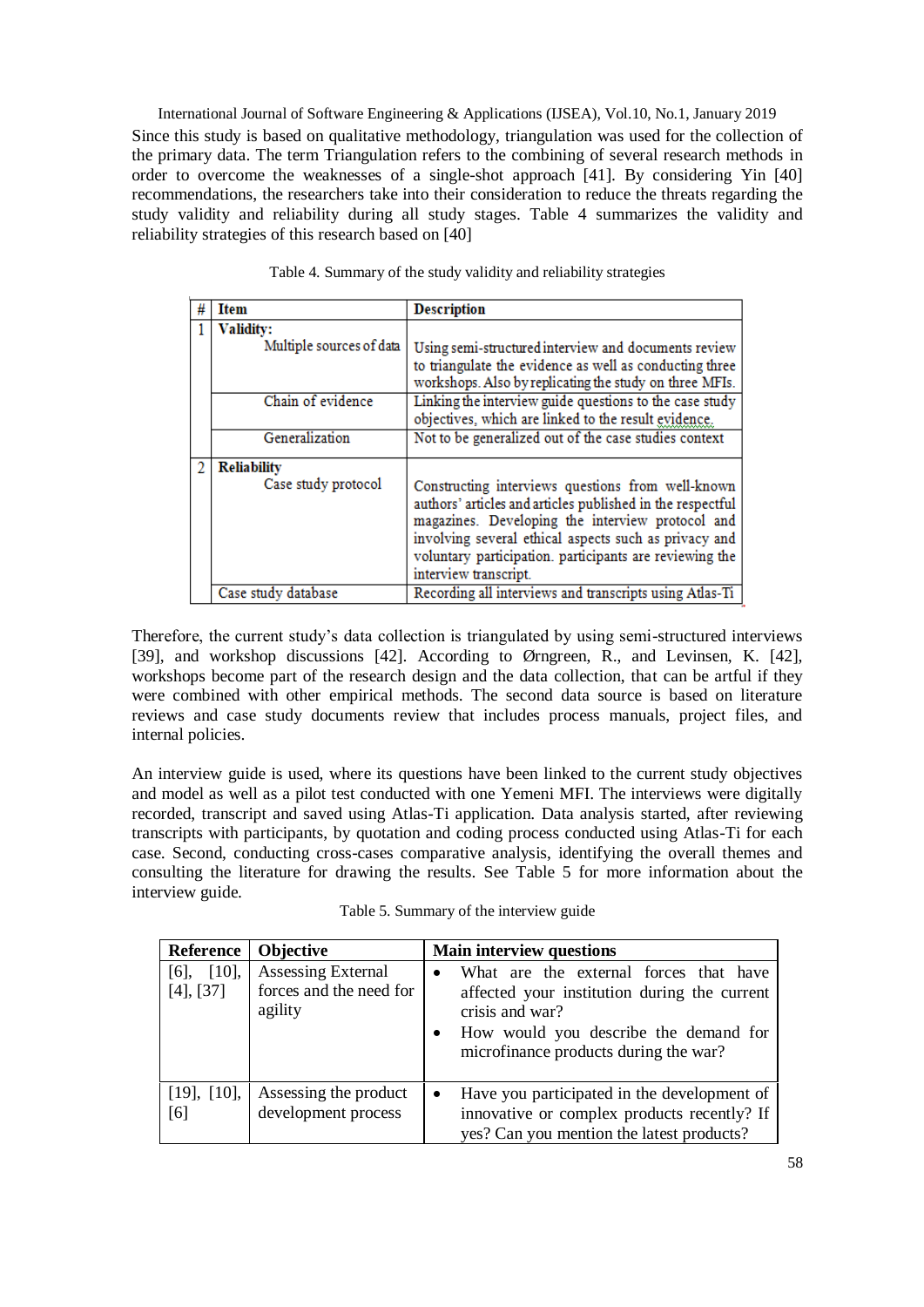|            |                                           | $\bullet$<br>$\bullet$ | How do you develop your products? Briefly<br>explain the development process in your<br>institution? Please<br>Regarding the products you mentioned to me<br>earlier - what are the most important<br>problems or challenges you faced in those<br>projects? |
|------------|-------------------------------------------|------------------------|--------------------------------------------------------------------------------------------------------------------------------------------------------------------------------------------------------------------------------------------------------------|
| [4], [37]  | Assessing the<br>institution's resilience | $\bullet$              | What has helped you to survive? What has<br>negatively affected your ability<br>to<br>withstand?                                                                                                                                                             |
| [10], [4], | Assessing the<br>suggested solution       | $\bullet$<br>$\bullet$ | Do you think there is a need to change your<br>project management method? And why?<br>What are the most interesting practices in<br>APM, according to what you have seen in<br>the workshop?                                                                 |

## **3.1. Case Overview**

Cases profile information shown in Table 6. all cases are focusing on providing Islamic loans products, and only case 1 has additional products which are micro-saving and money transfer. By comparing the performance indicators, case 2 is the lowest performer with Operational Self-Sufficiency OSS=41%, Financial Self-Sufficiency FSS=30%. Also, only one institution is following a written process guideline which is case 1.

| <b>Context elements</b>           | <b>Case 1: The Bank</b> | Case 2: The           | <b>Case 3: The foundation</b> |
|-----------------------------------|-------------------------|-----------------------|-------------------------------|
|                                   |                         | program               |                               |
| Establishment year                | 2009                    | 2001                  | 2000                          |
| Products                          | Islamic loans, Micro-   | Islamic loans only    | Islamic loans only            |
|                                   | saving, and money       |                       |                               |
|                                   | transfer                |                       |                               |
| Employees No.                     | 177                     | 80                    | 104                           |
| <b>Branches</b>                   | 18                      | 5                     | 10                            |
| Portfolio Sep-2017                | 2,318 Million YR        | 363 Million YR        | 434 Million YR                |
| OSS Sep-2017                      | 185%                    | 41%                   | 134%                          |
| <b>FSS Sep-2017</b>               | 78%                     | 30%                   | 109%                          |
| NPD method                        | guideline<br>In-house   | Ad-hoc, no guideline  | No guideline document         |
|                                   | document based on       | document, 3 stages    | $-4$ stages                   |
|                                   | CGAP, 4 stages          |                       |                               |
| Development team   Cross function |                         | <b>Cross function</b> | <b>Cross function</b>         |

# **4. RESULTS**

For this paper, the authors reanalysis each case and provide another point of view of the main study result by re-categorizing its finding result. The reason for that is providing more focused result regarding this paper's scope. As a result, all institutions are not aware about APM but in response to the current turmoil, two of them start to adapt several ad-hock practices that improved their agility. Therefore, after Scrum fundamentals presentation, and during the workshop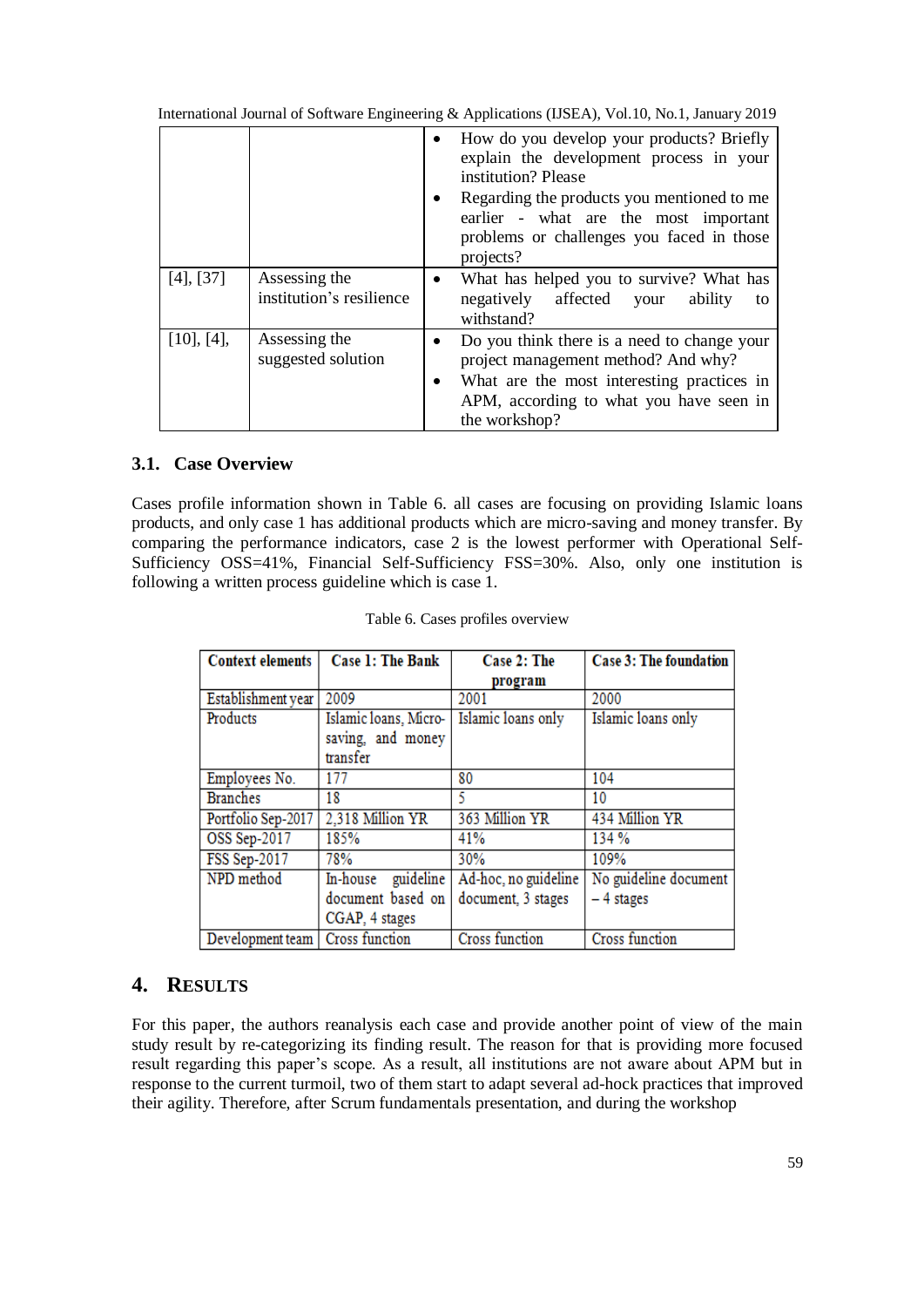International Journal of Software Engineering & Applications (IJSEA), Vol.10, No.1, January 2019 discussion most participants from these two institutions, claimed that their current practices were close to Scrum practices. In the following analysis and discussion, these new practices were considered. The following list present the main categorization aspects that challenges the institutions for effectively respond to current environment pressure as well as the possible APM interventions to overcome these challenges and obtain better resilience and performance.

#### **External challenges:**

1. Mainly change in demand and competitive landscape, enforce microfinance cases to newly adopt a market responsiveness strategy.

Internal challenges:

- 1. Low Visibility mainly of project requirements, process visibility, and goals and tasks priority
- 2. Difficulties to speed up the progress mainly in meeting project deadlines since teams are dissatisfied due to the high workload and suffered from long overtime hours.
- 3. Low innovation capabilities mainly in dealing with project's complexity.

#### **Recommended APM practices:**

- 1. Using visual tools such as a whiteboard, sticky notes, and drawing to communicate the project plan.
- 2. Using the iterative planning approach.
- 3. Updating the project plan in a fixed and short time period such as weekly or biweekly.

Most of the investigated institutions have a good chance to succeed in adopting APM, but five main enablers have been recognized as the less presented factors which are:

- 1. Organizational structures are not a project-oriented structure.
- 2. Partial NPD process formalization is not existing.
- 3. Supplier/partner are not involved in all stages
- 4. Project team dedication time for the project is lower than 75% the recommended time.
- 5. Team are not locating at the same room

## **5. ANALYSIS AND DISCUSSION**

Current war crisis has caused several market changes that threaten the business continuity of the investigated institutions. by exploring the external environment forces that affect the operation of study cases to bring insight into the external pressures that the studied cases faced during the current crisis. Then, investigating the strategies of the studied cases to deal with these pressures to determine any alignments between the external pressures and institution strategies that can make the need for agility a rational idea.

In all cases, the external pressure drives the institutions to change their strategies to be more responsive regarding the market need. The study shows that more than 15 different type of challenges exist. These challenges include issues related to the external environment from the perspective of market changes, and issues related to the resilience capabilities. As mentioned before, this paper specifically focused on the agility component of resilience model and related challenges from the perspective of product development agility. Within this framing the main challenges are analysed and discussed.

## **5.1. External Challenges - That Drive the Need for Agility**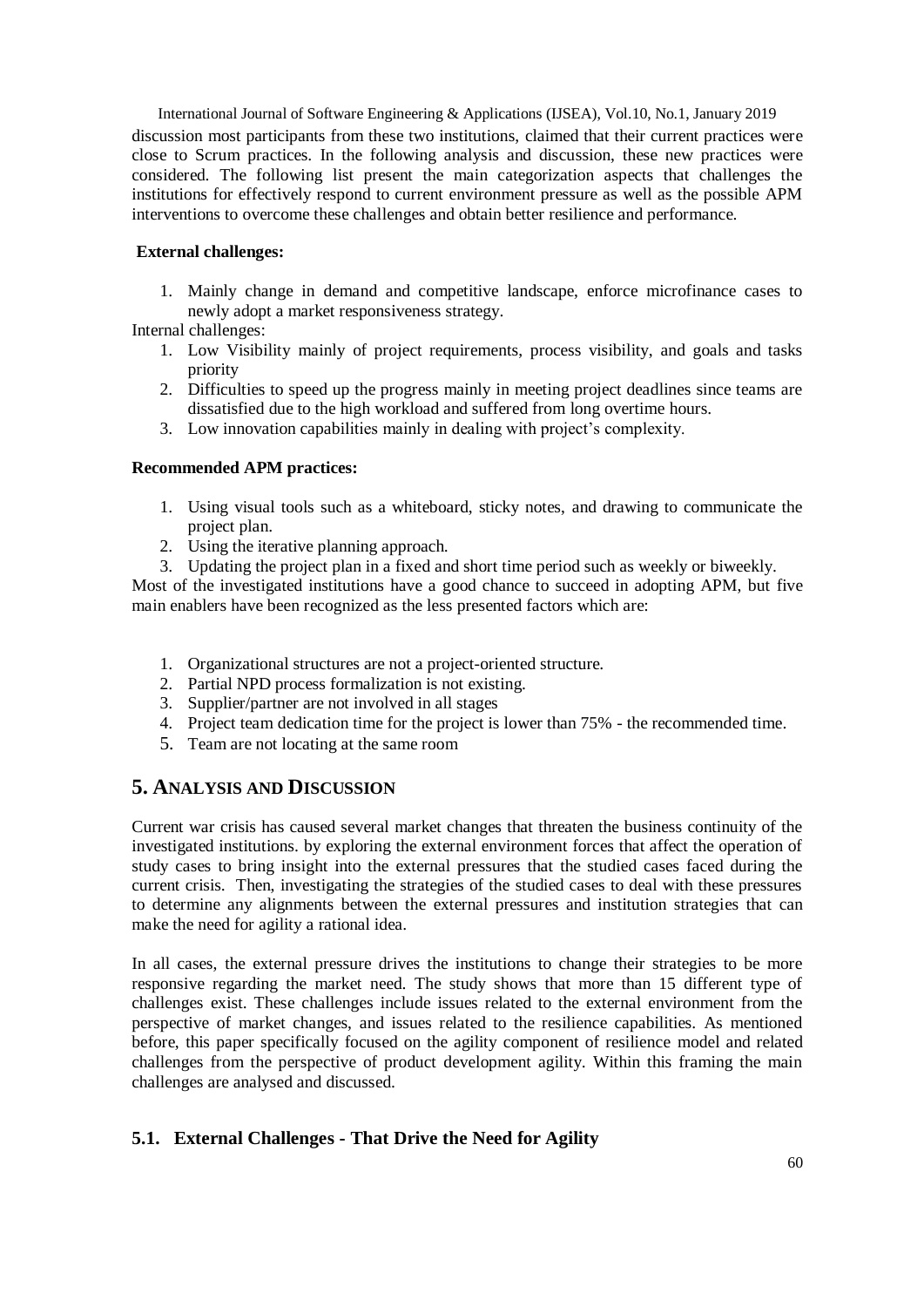The themes of the external pressures come from the decline of people's income, security, and safety issues, which causes changes in demand and competition level in some areas and products. This study found a rise in the level of competition between the MFIs, contrary to what was expected, since the literature indicated that the level of competition in most of the microfinance markets is low [43], [44]. The reason for this change in the competition level is due to the crisis attributes as what the interviewees pointed to, such as they are looking for the safe and the lowrisk areas, the damage to many good customers and the entry of commercial banks to compete in one of the microfinance products. Therefore, MFIs started to compete in the low-risk areas and around the good clients. Also, the good financial return from the social money transfer maybe encouraged the commercial banks to enter the market. Therefore, all cases adopt newly several strategies to cope with these external forces.

The main strategy seen to cope with changes in demand and competition level was responding to the market changes through products innovation. Also, two cases adopt contingency plan as the main strategy to cope with any disruption for their operations. Table 7 summarizes the external challenges themes.

Moreover, innovating new products by modifying existing ones or adjusting some products features has been used to respond to market changes, which allowed the institutions to generate more revenue and retain its important clients. interviewee 1-p3: *"80% of our revenues in this year came from new products*". Furthermore, all cases avoid developing totally new products in terms of new to the market. Interviewee 1-p3: "*We rely very heavily on market surveying for the categories of clients who we normally work with. It means it is very dangerous when you are in a country of conflict and war it is difficult to start a new product offered to a new category*".

Noticeably, business environment turbulence that causes changes in demands and market direction requires a new business management approach because previous business strategies and practices would no longer be aligned with the actual environment which involves high ambiguity due to a lack of enough market information [36].

| <b>External Challenge</b> | <b>Case 1: The Bank</b>                                                             | Case 2: The                                             | Case 3: The                                                  |
|---------------------------|-------------------------------------------------------------------------------------|---------------------------------------------------------|--------------------------------------------------------------|
|                           |                                                                                     | Program                                                 | <b>Foundation</b>                                            |
| The need for agility      |                                                                                     |                                                         |                                                              |
| <b>Drivers</b>            | -Demand Changes<br>-Operation<br>disruptions<br>-Market uncertainty<br>-Competition | -Demand Changes<br>--Market uncertainty<br>-Competition | -Demand Changes<br>-Operation<br>disruptions<br>-Competition |
| Strategies/ Goals         | - Responding to the<br>market changes<br>- Emergency plan                           | - Responding to the<br>market changes                   | - Responding to the<br>market changes<br>- Emergency plan    |

|  | Table 7 External challenges - agility need |  |
|--|--------------------------------------------|--|
|  |                                            |  |

## **5.2. Internal challenges**

By asking the interviewees about the main challenges or problems they faced recently in their projects, the interviewees identified several obstacles that recently challenge development projects progress. In Case 1, the interviewees highlighted challenges in acquiring the necessary market information. Due to the unavailability of updated market studies, the institution faces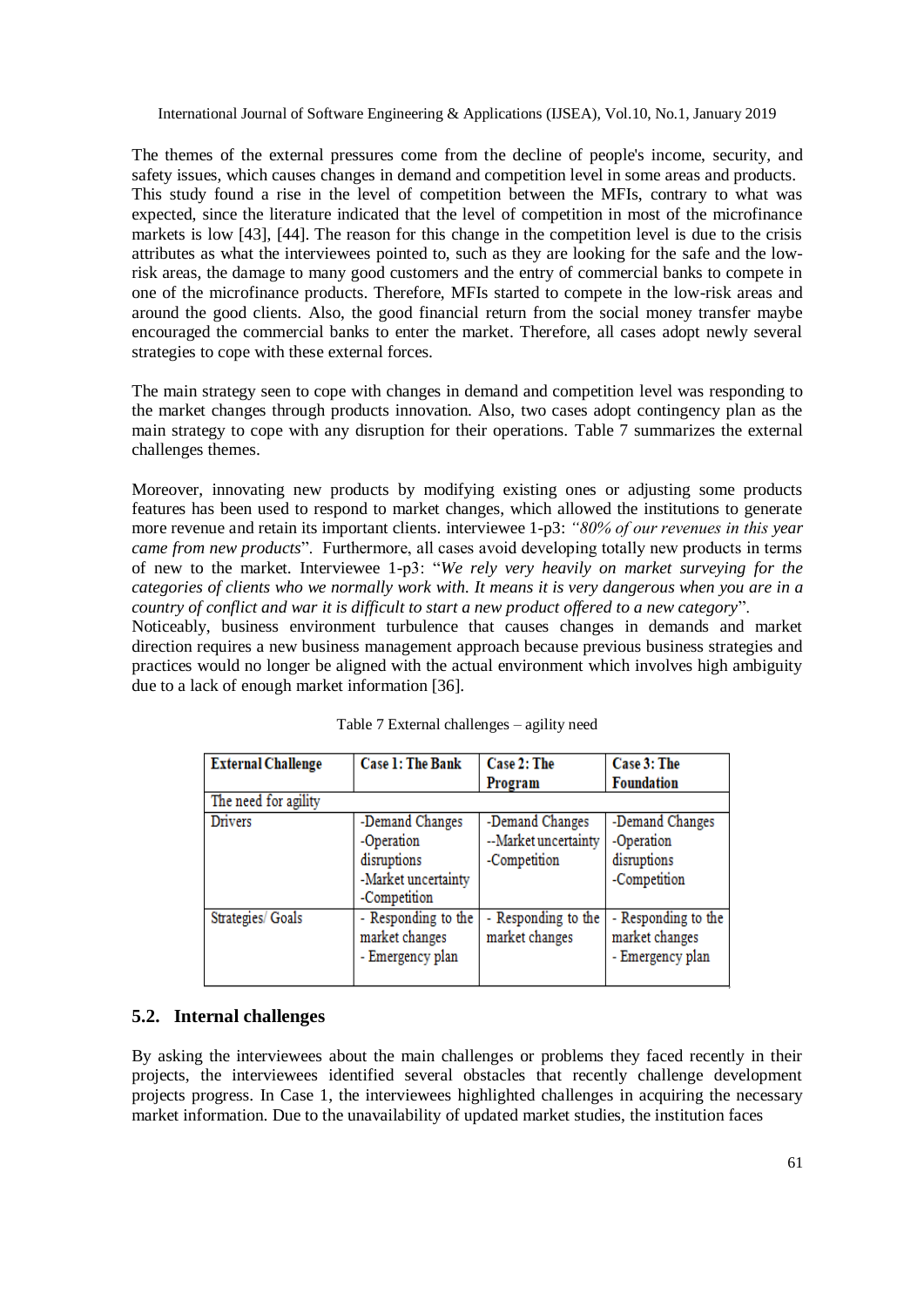International Journal of Software Engineering & Applications (IJSEA), Vol.10, No.1, January 2019 difficulties in conducting such study by itself because of the geographic fragmentation of the targeted groups where each targeted area has different requirements and the need to obtain many security permissions which highly increase the project cost since the alternatives are limited. In Case 3, the interviewees refer to several challenges such as understanding current development process as only few key persons are responsible and any changes in the plan should be approved by them. In addition, the team faced several failures in designing innovative products due to the lack of understanding the sharia low requirements since the sharia comity usually involved in the last stage of the projects.

Moreover, the lack of having shared understanding of projects goals and tasks priority between all departments that involved in the projects impedes the projects progress in Case 1. Interviewee 1 p5: "*The most important problem is not to sense the importance of the project or what we do. As we face some difficulties with some departments. Also, due to the lack of full-time work in the project, so we must work outside the working hours and sometimes to late times at night. This may require doubling the working hours*".

Furthermore, in all cases, teams struggle to meet projects deadlines and suffer from work overload as well as the long overtime hours. Table 8 shows themes category and the internal challenges Comparison.

Noticeably, all cases mainly innovate new products by modifying old ones and avoid any opportunities that required totally new innovative products. The innovation capacity limits, requirements ambiguity, demotivated team, and lack of several stakeholder involvements seen as main aspects that leads to limits their innovation capabilities.

| <b>Challenge Category</b> | <b>Case 1: The Bank</b> | <b>Case 2: The</b>  | Case 3: The          |
|---------------------------|-------------------------|---------------------|----------------------|
|                           |                         | Program             | <b>Foundation</b>    |
| Low Visibility            | - Increases in the      | - No product        | - Process            |
|                           | cost of acquiring       | development         | invisibility.        |
|                           | the necessary           | specialist          | - Can't easily       |
|                           | market                  | - No development    | change project's     |
|                           | information             | guide               | plan                 |
|                           | - No Shared             |                     | -Lack of -           |
|                           | understanding of        |                     | stakeholders         |
|                           | project goals and       |                     | involvement          |
|                           | tasks priority          |                     |                      |
| Difficulties to speed up  | - Meeting project       | - Meeting project   | - Meeting project    |
| the progress              | deadlines-              | deadlines-          | deadlines-           |
|                           | currently suffering     | currently suffering | currently            |
|                           | from<br>work            | from<br>work        | suffering<br>from    |
|                           | overload and the        | overload            | work overload        |
|                           | overtime<br>long        |                     |                      |
|                           | hours                   |                     |                      |
| Low innovation            | Some Innovative         | Avoid complex       | Some Innovative      |
| capabilities              | and complex             | product innovation  | projects failed in   |
|                           | projects failed in      | due to its capacity | its last stage: lack |
|                           | its last stage: due     | limits              | of stakeholders'     |
|                           | to low                  |                     | involvement          |
|                           | requirements            |                     | - Team               |
|                           | accuracy, lack of       |                     | demotivated -        |

Table 8. Comparison of the internal challenges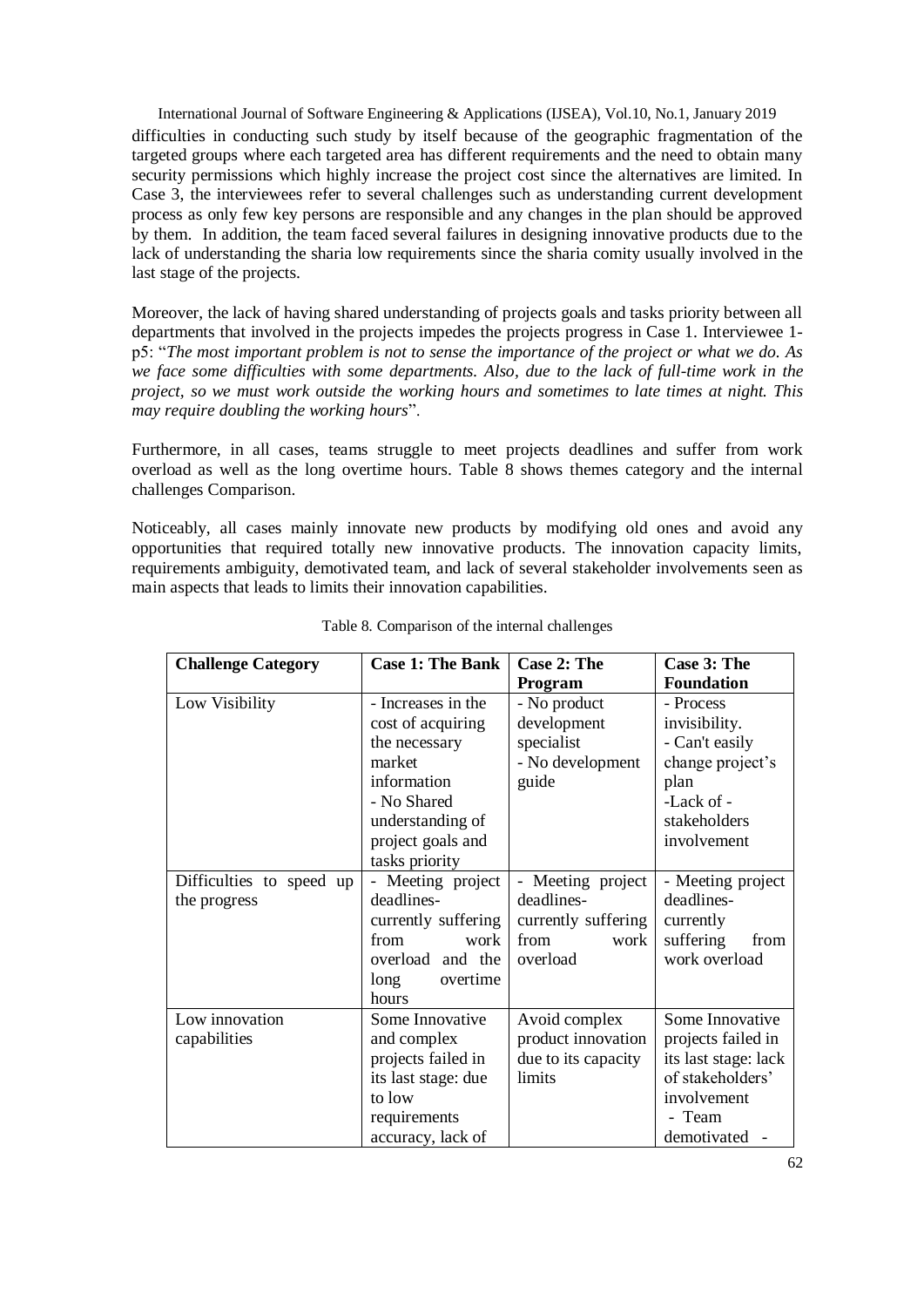| <b>Challenge Category</b> | Case 1: The Bank   Case 2: The |                | Case 3: The       |
|---------------------------|--------------------------------|----------------|-------------------|
|                           |                                | <b>Program</b> | <b>Foundation</b> |
|                           | stakeholder                    |                | due to team       |
|                           | involvement                    |                | allowances        |
|                           |                                |                | below the market  |
|                           |                                |                | average. Work     |
|                           |                                |                | by command        |

## **5.3. APM possible intervention**

In response to the market turbulent, all cases adapt the strategy of responding to the market demand and competition changes by innovating new products as the essential strategy that helps the institution to resist the turbulence. In addition to that, it requires a new business management way and practices too, aligned with the new strategy and the actual environment [36]. *Interviewee 2-p2: "I think that following a systematic mechanism will make the process take longer and we are now in an emergency situation and we need a quick intervention and the current mechanism provides this, I think it is the most appropriate. But in the long term, we need to work on both sides, but at the moment speed is important".*

In two of the investigated cases, the development teams start new ad-hoc practices and adapt current process for obtaining better flexibility. For example, Case 1 has a well-documented guide for product development, but the team must bypass or add practices based on the project's nature, interviewee 1-p8: "*Some changes are made, and the manual is sometimes overridden by the nature of the project. We may see that some steps are not necessary and are bypassed. And sometimes some steps are added that we see necessary even if they are not mentioned in the manual we created, we would innovate them*". On the other hand, Scrum framework only provides a skeleton of the development process which contains a set of rules that control certain activities and allows firms and the self-managed team to include various processes and techniques to obtain better adaptation to different types of projects in the dynamic environment [10], [33]. According to several studies, APM can be adopted out of software field which help institutions cope with the environment changes and provide better customer response [19], [45]. This study found that it is a possibile for the investigated MFIs to adopt APM and gain benefits in terms of maintaining their performance and resilience.

This study used Conforto et al. [19] model to identify the APM practices and enablers gaps which only considers the most six important practices from 98 practices related to APM and the most 10 important enablers from 41 enabler factors related to APM; which this study finding limits to these most important practices and enablers according to Conforto et al [19]. By comparing the APM enablers existing between the three cases, see Figure 3, case 1 has eight enablers out of ten that are close to the APM enablers that required to favour the use of APM practices, tools, and techniques. Also, case 2 has seven out of ten enablers, and case 3 has six out of ten enablers.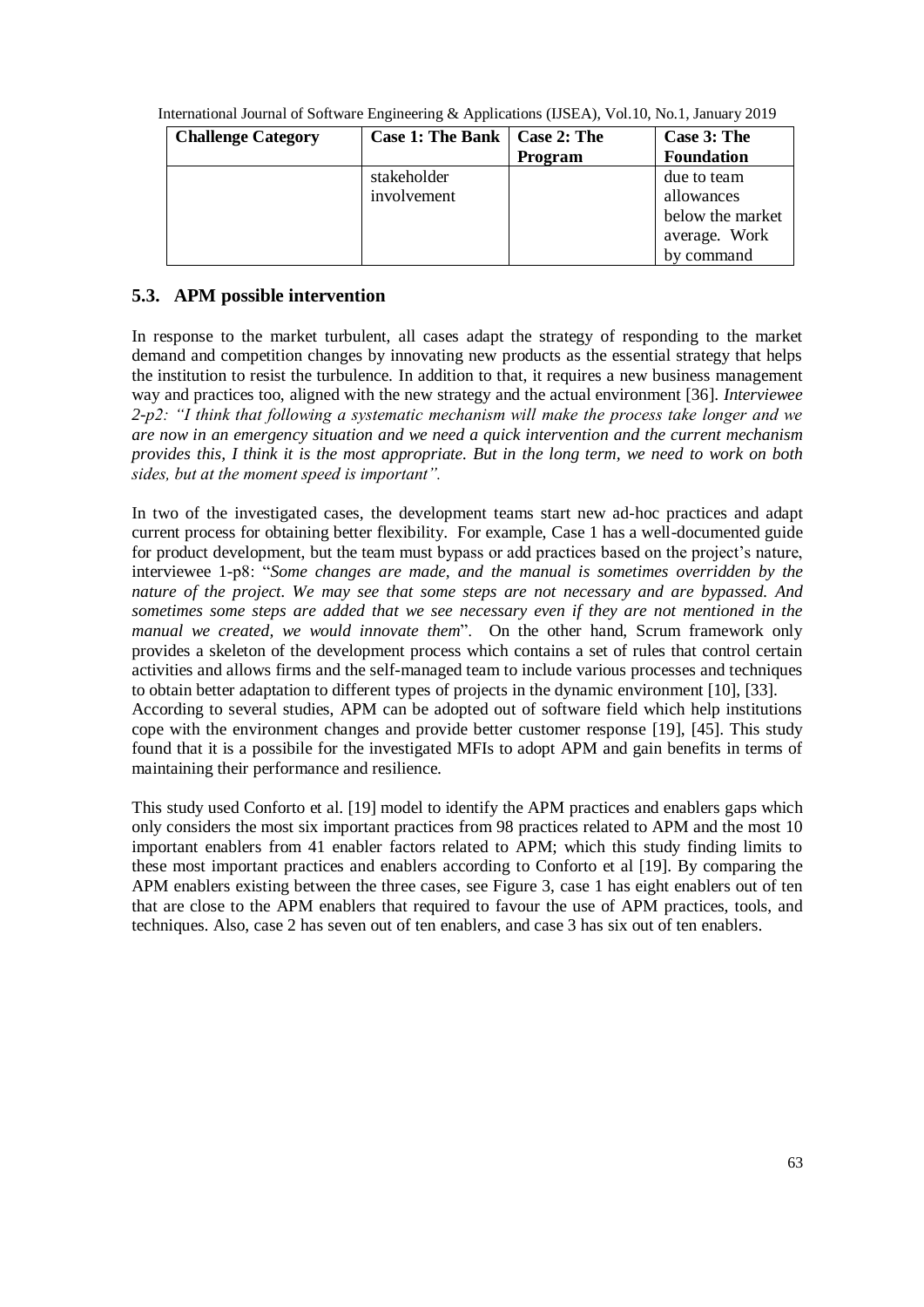



Figure 3. Comparison of the enabler factors

Thus, case 1 and case 2 are the most likely institutions to succeed in adopting APM while case 3 is a less likely institution to succeed. This result can partially explain why case 1 and 2 are most likely to manage their projects with flexibility.

Moreover, this study investigated the existence of the most APM practices according to Conforto et al. [19] And by comparing the APM practices gaps between the three cases, the practices of case 2 are the closest practices to APM practices since five practices out of six are Partially APM while case 1 has only three practices close to the APM practices and case3 has only one practice close to the APM practices.

For providing more insight about how APM could contribute to overcome with the findings of the internal challenges, gaps in practices and enabler aspects linked to the internal challenges and literature explanations' evidences have been provided. As a result, using visual artefacts, applying the iterative planning approach and updating the project plan either weekly or biweekly, having project-oriented structure, partially standardizing the NPD process, dedicate the core team's time for more than 75% to one project, and locating team at the same room are the main factors that contribute to helping institutions to overcome innovation projects complexity by helping teams collaborate among themselves and share knowledge and expertise, which adds to their knowledge and innovation [10]. Also monitoring and updating the project plan weekly or bi-weekly following the iterative planning approach will contribute to accelerating development speed [10]. As an example, Figure 4 provide a visual summary of the gap in practices for all cases by using simple median and percentage calculation based on a scale from 0 to 4 where zero reflect Not Agile practices and four reflect Fully Agile practices.



Figure 4. Result's summary of the gap in APM practices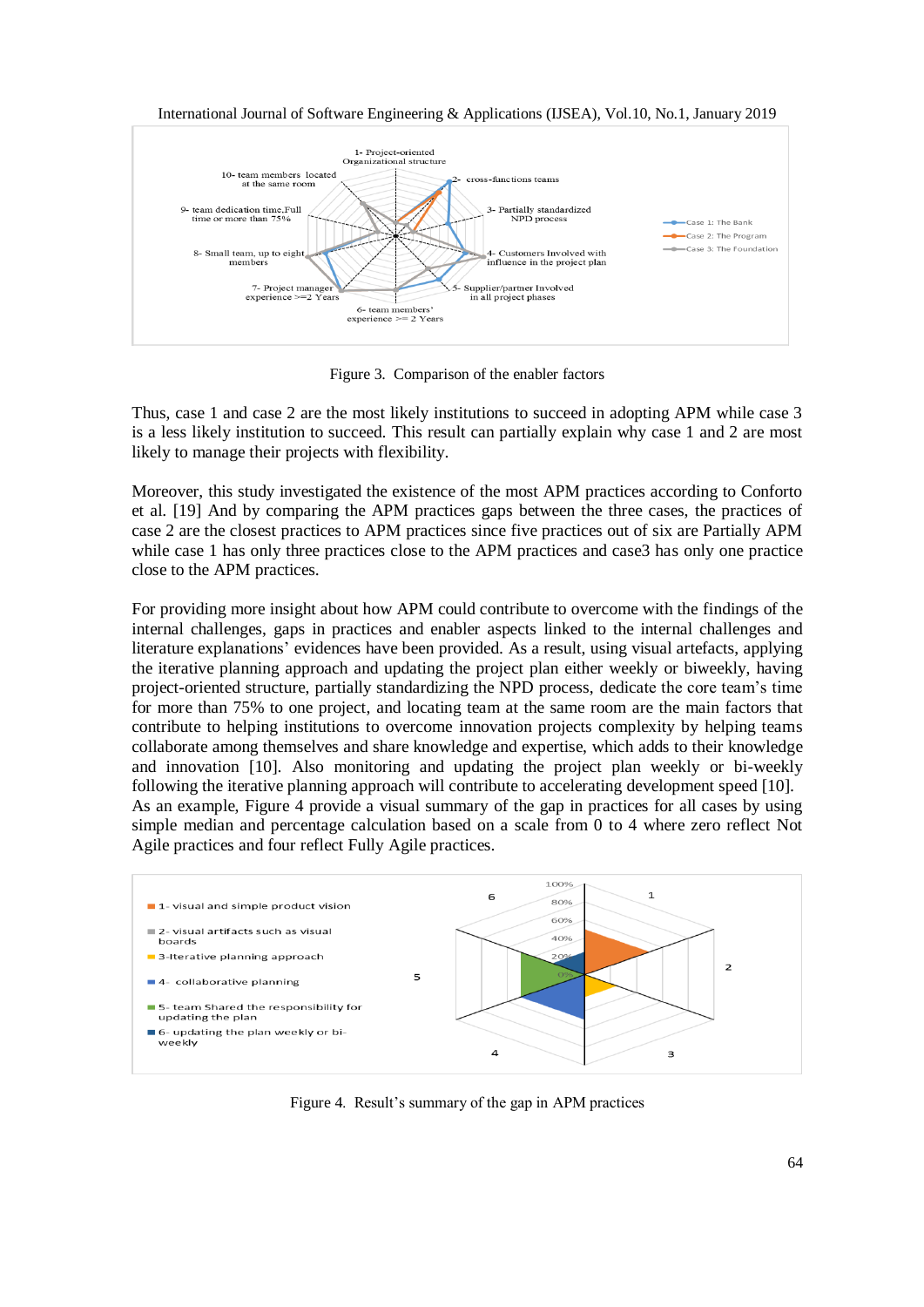Additionally, when core teams dedicate full time or more than 75% to one project, they will participate in increasing project progress [32]. Also involving customers, suppliers, and other stakeholders in all development stages will help to obtain faster feedback which helps in accelerating project speed [19]. Moreover, by adopting APM, overtime can be reduced by nearly two thirds in one year [46].

Furthermore, using visual artefacts, applying the iterative planning approach, and having a dedicated team will help the team to concentrate on the high priority customer requirements and only do work that adds value for the customer [19] which contributes to increasing the product quality and the customer satisfaction [47].

Therefore, when there are lacks market studies and much uncertainty that hinder teams' ability to understand the requirements, APM can help when applied at early stages or "fuzzy front end" of the innovation process stages such as finding an opportunity and envision stages. And by starting with a simple vision and executing these stages through multiple sprints- iterations- that allow high customer involvement, multiple tests, and the use of visual methods, which enable teams to overcome with the problem using trial and error approach [48].

From the perspective of the resilience theory, having the required visibility for better identification of changes and speed for a faster response to changes can be achieved by communicating and cooperating for sharing information with suppliers, customers, and other stakeholders [4]. APM contributes to improving visibility and speed mainly by using visual artefacts, applying the iterative planning approach, and involving customers, suppliers, and other stakeholders in all development stages that will help in improving communication, collaboration and information sharing as well as accelerating development speed [10].

Thus, for achieving better resilience and customer response this study recommends that the institutions in this study need to conceder several APM practices and enablers. Table 9 provides themes' summary of the cases' agility gaps linked to internal challenges theme and possible APM values.

| Gaps                         | <b>APM Values</b>                        | <b>Internal Challenges</b>   |
|------------------------------|------------------------------------------|------------------------------|
| APM Practices' gaps          |                                          |                              |
| 2- Visual artifacts not used | Visual artifacts and iterative planning  | Low Visibility; low          |
| to communicate the plan      | approach help teams to Focuses on the    | innovation capabilities      |
| 3- Planning approach is not  | core problems and challenges and to      | Difficulties to speed up the |
| iterative                    | identify most valued aspects and         | progress; low innovation     |
|                              | prioritizing them accordingly [19]       | capabilities; low Visibility |
| 6- Not apply project plan    | Help in improving the speed and          | Difficulties to speed up the |
| monitoring and updating      | changeability of the project that can    | progress; low Visibility     |
| weekly or bi-weekly          | mitigate the high-cost risk of late      |                              |
|                              | changes. As well as working in short     |                              |
|                              | iterations allow better time and         |                              |
|                              | resource estimation for the required     |                              |
|                              | tasks $[10]$                             |                              |
| Enablers gaps                |                                          |                              |
| Not a Project-oriented       | Help to have fully dedicated project's   | Difficulties to speed up the |
| structure                    | teams. Which improve their focus and     | progress; low innovation     |
|                              | commitment [19]                          | capabilities                 |
| NPD process not Partially    | Partially standardized process helps to  | Low innovation capabilities: |
| standardized                 | align product development processes      | low Visibility               |
|                              | to fit innovative project needs [19]     |                              |
| Supplier/partner are not     | Involvement in all stages help to obtain | Difficulties to speed up the |
| involved in all stages       | faster feedback [19]                     | progress; Low Visibility     |
| Team members are not         | Full dedication and co-location team     | Difficulties to speed up the |
| dedicated Full time or more  | helps to obtain better focus on the      | progress                     |
| than 75%                     | work, commitment, creativity, and        |                              |
| Team members are not         | interaction between team members         | Low innovation capabilities  |
| located in the same room     | [19]                                     |                              |

Table 9. Main agility gaps linked to the internal challenges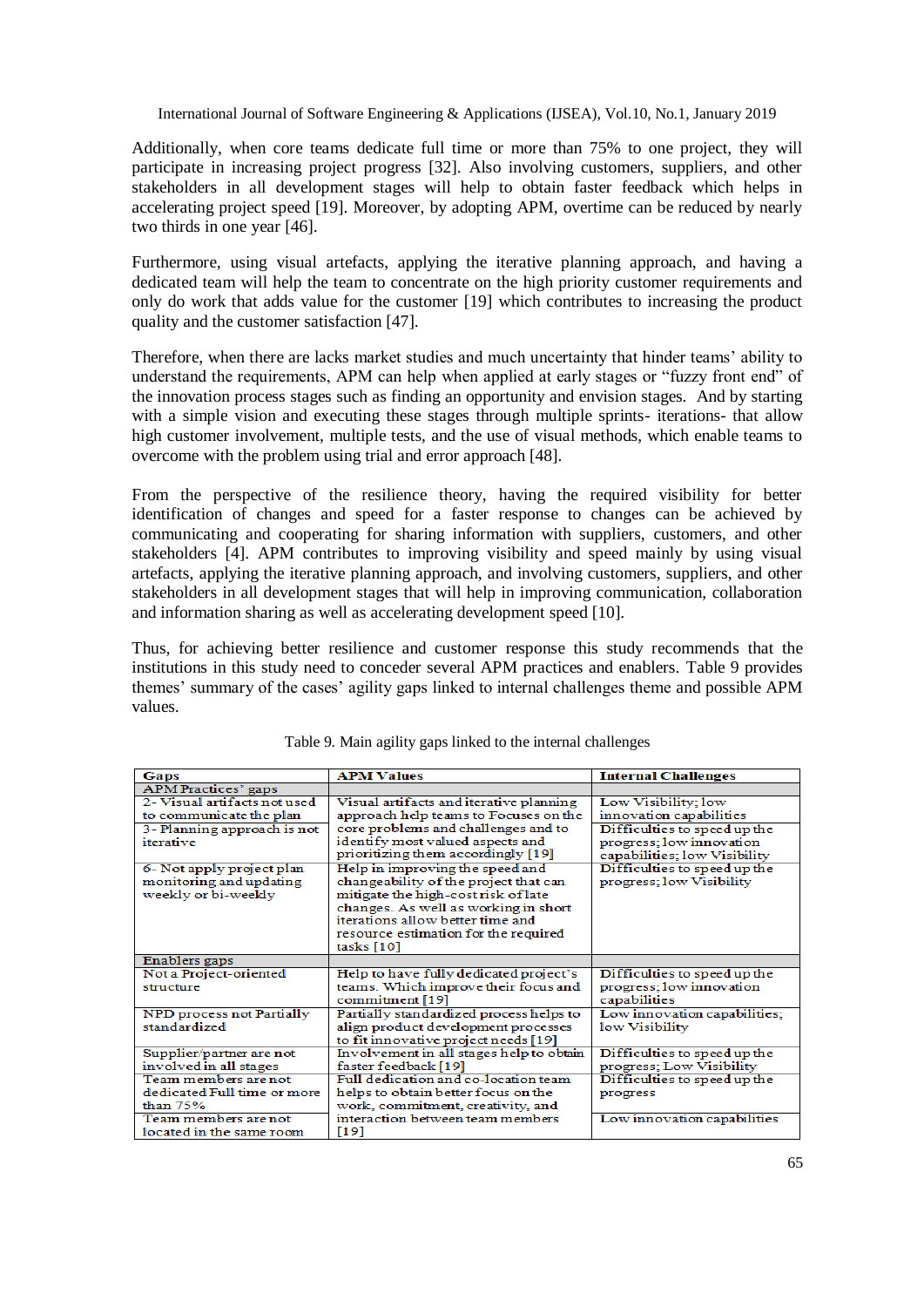## **6. CONCLUSIONS**

This paper presents a series of challenges related to product development during turbulent times in three MFIs in Republic of Yemen. As well as identifies several rooms of improvements that APM could help in. Generally, this research work has been focusing on introducing APM to nonsoftware institutions in Yemen as a potential solution for these institutions to cope with the current environment turbulences and improve their performance.

Moreover, this study was conducted with only three MFIs in Yemen due to the time limits, further research for testing the framework is required with more MFIs or with other service institutions. Also, conducting action research is recommended too.

In addition, this study did not discuss and did not investigate the application of APM on the risk management practices. Since the risk management is recognized by the literature as an important aspect in institutions resilience [4], further research may be needed to investigate if APM can help in improving the institution's ability to manage/mitigate the surroundings risks during crisis times.

#### **REFERENCES**

- [1] R. G. Cooper, C. J. Easingwood, S. Edgett, E. J. Kleinschmidt, and C. Storey, "What distinguishes the top performing new products in financial services," The Journal of Product Innovation Management, vol. 11, no. 4, pp. 281–299, 1994.
- [2] S. Cedergren, A. Wall, and C. Norström, "Evaluation of performance in a product development context," Business Horizons, vol. 53, no. 4, pp. 359–369, 2010.
- [3] K. T. Ulrich and S. D. Eppinger, "Development Processes and Organizations," in Product Design and Development, 2011, pp. 11–32.
- [4] A. Wieland and C. Marcus, "The influence of relational competencies on supply chain resilience: a relational view," International Journal of Physical Distribution & Logistics Management, vol. 43, no. 4, pp. 300–320, 2013.
- [5] PMI, "The High Cost of Low Performance: PMI Pulse of Profession," 2014.
- [6] P. Kettunen, "Agile software development in large-scale new product development organization: team-level perspective," (Doctoral Dissertation, Helsinki University of Technology), 2009.
- [7] A. F. Sommer, C. Hedegaard, I. Dukovska-Popovska, and K. Steger-Jensen, "Improved Product Development Performance through Agile/Stage-Gate Hybrids," Research Technology Management, vol. 58, no. 1, pp. 34–44, 2015.
- [8] T. Gustavsson, "Benefits of Agile Project Management in a Non- Software Development Context A Literature Review," Fifth International Scientific Conference on Project Management in the Baltic Countries, no. April 2016.
- [9] R. Cooper, "Agile Stage-Gate Hybrids: The Next Stage for Product Development," Research-Technology Management, vol. 6308, no. January, pp. 21–28, 2016.
- [10] N. Ovesen, "The Challenges of Becoming Agile: Implementing and Conducting SCRUM in Integrated Product Development," (Doctoral dissertation, Aalborg University), 2012.
- [11] J. Sutherland and K. Schwaber, "The Scrum Papers: Nuts, Bolts, and Origins of an Agile Process," Scrum inc, 2011.
- [12] The Social Fund for Development, "The Impact of the 2015 Conflict in Yemen on the Local Microfinance Industry," 2015.
- [13] A. S. Alshebami and V. Rengarajan, "Microfinance Institutions in Yemen 'Hurdles and Remedies,'" International Journal of Social Work, vol. 4, no. 1, pp. 10–21, 2017.
- [14] E. H. AboHulaika and V. N. Laturkar, "Microfinance in Yemen: Challenges and Opportunities," Imperial Journal of Interdisciplinary Research (IJIR), vol. 2, no. 6, pp. 472–481, 2016.
- [15] A. S. Alshebami and M. Kandare, "Microfinance in Yemen "Challenges and Opportunities "," IJMSS, vol. 2, no. 12, pp. 400–413, 2014.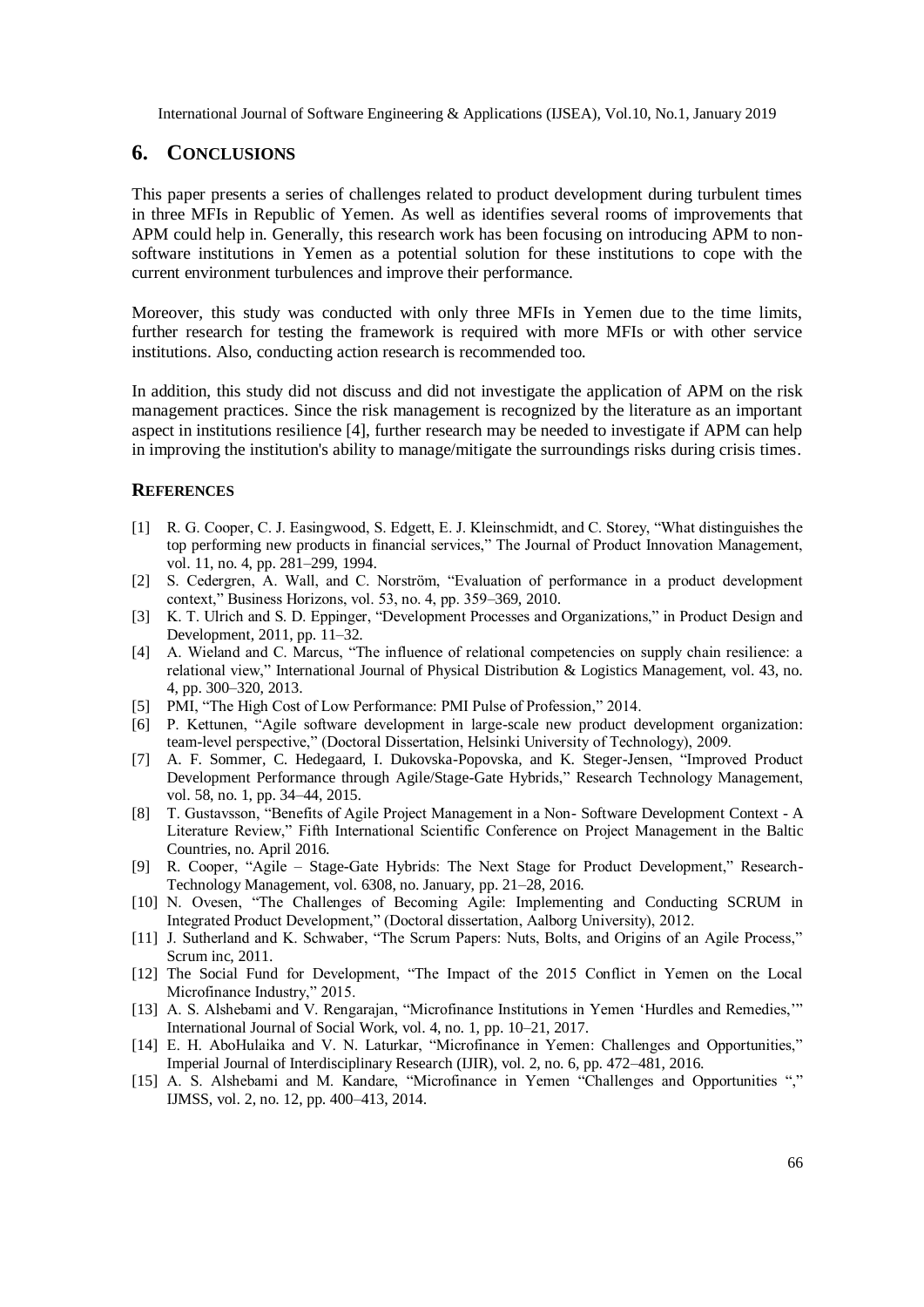- [16] A. A. Homaid, A. Y. Zain, Y. A. Al-matari, M. S. Minai, and F. Bin Ahmad, "The Role of customerfocused strategies to improve islamic microfinance institutions performance: Empirical evidence and lessons from Yemen," International Review of Management and marketing, vol. 7, no. 1, pp. 291– 299, 2017.
- [17] A. A. Qatinah, "Factors Affecting Microfinance Demand and Supply Gaps in Yemen," (Master Thesis, Phillipps University of Marburg), 2013.
- [18] N. Jakobi and W. Kinyori, "Understanding National Culture's Influence on Product Innovation Approaches," (Master Thesis, Umea university), 2012.
- [19] E. Conforto, F. Salum, D. C. Amaral, S. L. da Silva, and L. F. M. de Almeida, "Can Agile Project Management Be Adopted by Industries Other than Software Development?" Project Management Journal, vol. 45, no. July, pp. 21–34, 2014.
- [20] M. Brand, The MBP Guide to New Product Development. ACCION International, 2001.
- [21] CGAP, Product Development for Microfinance Institutions. Consultative Group to Assist the Poor CGAP, 2009.
- [22] G. A. N. Wright, M. Brand, Z. Northrip, M. Cohen, M. McCord, and B. Helms, "Looking Before You Leap: Key Questions That Should Precede Starting New Product Development," Journal of Microfinance, vol. 4, no. 1, pp. 1–15, 2002.
- [23] A. Jetter and F. Albar, "Project Management in Product Development: Toward a Framework for Targeted Flexibility," 2015 Proceedings of PICMET '15: Management of the Technology Age, pp. 1562–1575, 2015.
- [24] R. Cooper, "Perspective: The Stage-Gate idea to launch process Update, what's new and nexgen systems," Journal of Product Innovation Management, vol. 25, no. 3, pp. 213–232, 2008.
- [25] J. Sutherland and N. Ahmad, "How a Traditional Project Manager Transforms to Scrum: PMBOK vs. Scrum," Presented paper at Agile 2011, Salt Lake City, pp. 1–7, 2011.
- [26] A. Stare, "Agile project management in product development projects," Procedia Social and Behavioral Sciences, vol. 119, pp. 295–304, 2014.
- [27] M. Fowler and J. Highsmith, "The agile manifesto," Software Development, vol. 9, no. August, pp. 28–35, 2001.
- [28] J. Shore and S. Warden, The Art of Agile Development, Second edition. Sebastopol: O'Reilly Media, Inc., 2008.
- [29] J. Highsmith, "Innovative Product Development," in Agile Project Management: Creating Innovative Products, 2004, pp. 1–28.
- [30] P. Abrahamsson, J. Warsta, M. T. Siponen, and J. Ronkainen, "New Directions on Agile Methods: A Comparative Analysis," Proceedings of the 25th International Conference on Software Engineering, pp. 244–254, 2003.
- [31] A. Nasehi, "A quantitative study on critical success factors in agile software development projects; case study IT company," (Master thesis, University of Boras), 2013.
- [32] R. Cooper and A. F. Sommer, "The Agile Stage-Gate Hybrid Model: A Promising New Approach and a New Research Opportunity," Journal of Product Innovation Management, vol. 33, no. 5, 2016.
- [33] K. Schwaber and J. Sutherland, "The Scrum Guide," Scrum.Org and ScrumInc, no. July, p. 17, 2016.
- [34] D. K. Rigby, J. Sutherland, and H. Takeuchi, "Embracing agile," Harvard Business Review, no. May, pp. 41–50, 2016.
- [35] E. Conforto and D. C. Amaral, "Agile project management and stage-gate model—A hybrid framework for technology-based companies," Journal of Engineering and Technology Management - JET-M, vol. 40, no. 2015, pp. 1–14, 2015.
- [36] A. E. Akgün and H. Keskin, "Organisational resilience capacity and firm product innovativeness and performance," International Journal of Production Research, vol. 52, no. 23, pp. 6918–6937, 2014.
- [37] H. Carvalho, S. Azevedo, and V. Cruz-Machado, "Agile and resilient approaches to supply chain management: influence on performance and competitiveness," Logistics research, vol. 4, pp. 49–62, 2012.
- [38] J. McCann, J. Selsky, and J. Lee, "Building Agility, Resilience and Performance in Turbulent Environments," People and Strategy, vol. 32, no. 3, 2009.
- [39] J. W. Creswell, Qualitative inquiry& research design Choosing Among Five Approaches, Second Edi. Thousand Oaks: SAGE Publications, 2007.
- [40] R. K. Yin, Case study research. Design and Methods, 5th edition. Thousand Oaks: SAGE Publications, 2014.